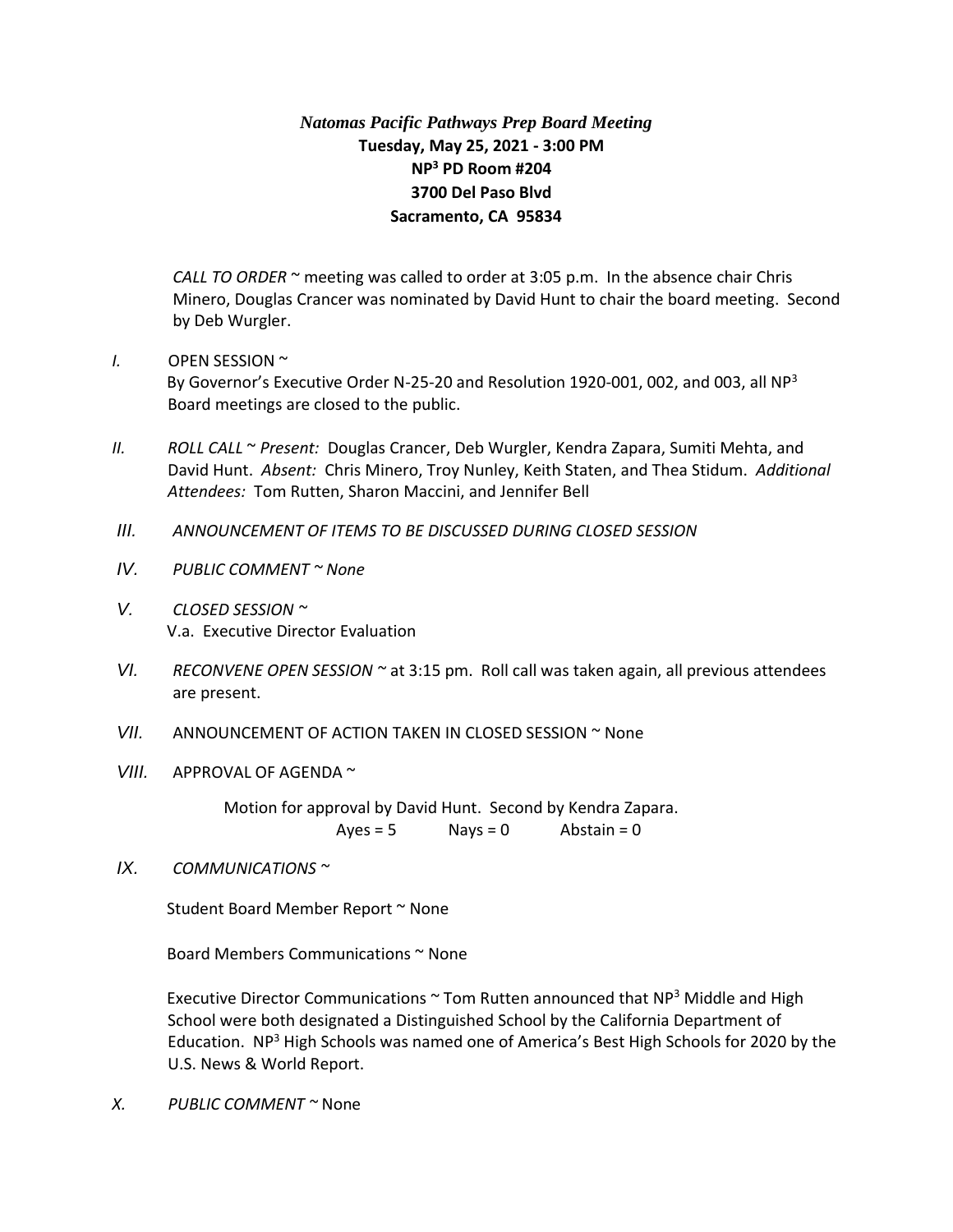## *XI. CONSENT ITEMS* ~

- Approve the March 9, 2021 Regular Board Meeting Minutes.
- Approve the resignations of Elementary school employees: Ashley Linnane, Ilana Greenstein, and Courtney Carvalho. Middle school employees: D'Andre Berry and Victor Zerpa.
- Approve the retirement of High school employee: Robert Hagarty
- Approve employee reclassifications as follows:

Elementary School:

Karen Mattern, from 1<sup>st</sup> Grade Teacher to Reading Specialist Melissa Maccini, from .75 FTE 3<sup>rd</sup> Grade Teacher to 1.0 FTE 3<sup>rd</sup> Grade Teacher

High school:

Michael Maccini from Substitute, to 1.0 FTE Math Teacher Stacey Asher from .5 FTE Math Teacher/.5 FTE High school Instructional Coach to 1.0 FTE High school Assistant Principal.

• Approve new hires as follows:

Elementary School:

Kory Darlington - 1<sup>st</sup> Grade Teacher Joshua Jenkins – Kindergarten Teacher Paul Pineda – 4<sup>th</sup> Grade Teacher

Kylie Welch – 2<sup>nd</sup> Grade Teacher

Middle School:

Mai Kou Yang – Math Teacher

Heather Rodriguez – English Teacher

## High School:

Sasha Guzman – Social Studies Teacher Kellen Thompson – Social Studies Teacher Victor Zerpa – Math Teacher

All Consent Items motioned as approved by Deb Wurgler. Second by Sumiti Mehta.  $Ayes = 5$  Nays = 0 Abstain = 0

## *XII. PRESENTATIONS* ~

- NP<sup>3</sup> Principal Reports given by Executive Director, Tom Rutten.
- 2020-2021 Enrollment Report given by Deputy Director, Sharon Maccini.
- Executive Director, Tom Rutten, updated the Board on the Elementary School construction for the Del Paso Campus.

*XIII. ACTION ITEMS* ~

• The Board was asked to accept and approve the Revised 2021 – 22 School Calendar(s) Motion item approved by David Hunt. Second by Kendra Zapara.

 $Ayes = 5$  Nays = 0 Abstain = 0